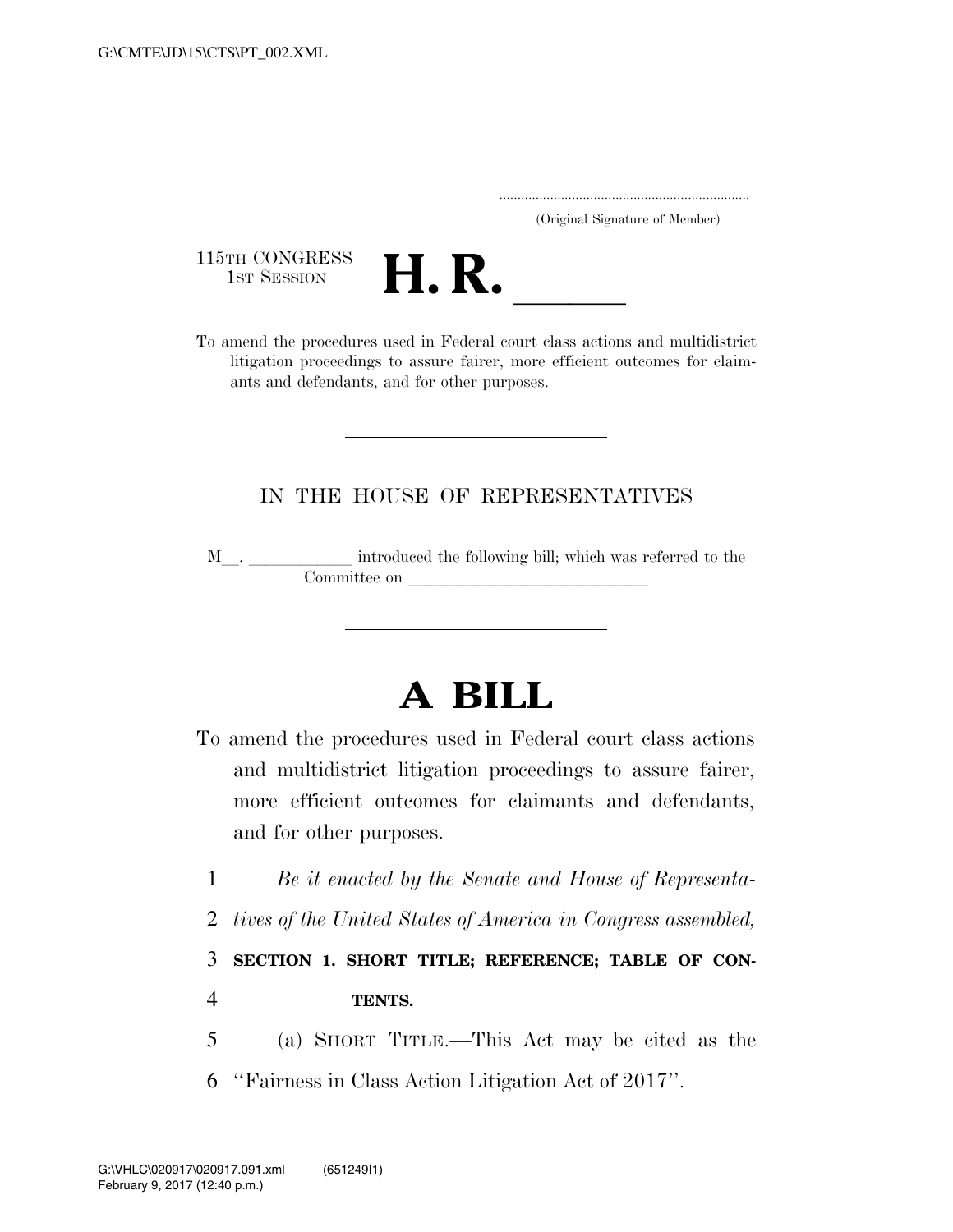(b) REFERENCE.—Whenever, in this Act, reference is made to an amendment to, or repeal of, a section or other provision, the reference shall be considered to be made to a section or other provision of title 28, United States Code.

(c) TABLE OF CONTENTS.—The table of contents of

this Act is as follows:

Sec. 1. Short title; reference; table of contents.

Sec. 2. Purposes.

Sec. 3. Class action procedures.

Sec. 4. Misjoinder of plaintiffs in personal injury and wrongful death actions.

Sec. 5. Multidistrict litigation proceedings procedures.

Sec. 6. Rulemaking authority of Supreme Court and Judicial Conference.

Sec. 7. Effective date.

#### **SEC. 2. PURPOSES.**

 The purposes of this Act are to— (1) assure fair and prompt recoveries for class members and multidistrict litigation plaintiffs with legitimate claims; (2) diminish abuses in class action and mass tort litigation that are undermining the integrity of the U.S. legal system; and (3) restore the intent of the framers of the United States Constitution by ensuring Federal court consideration of interstate controversies of na- tional importance consistent with diversity jurisdic-20 tion principles.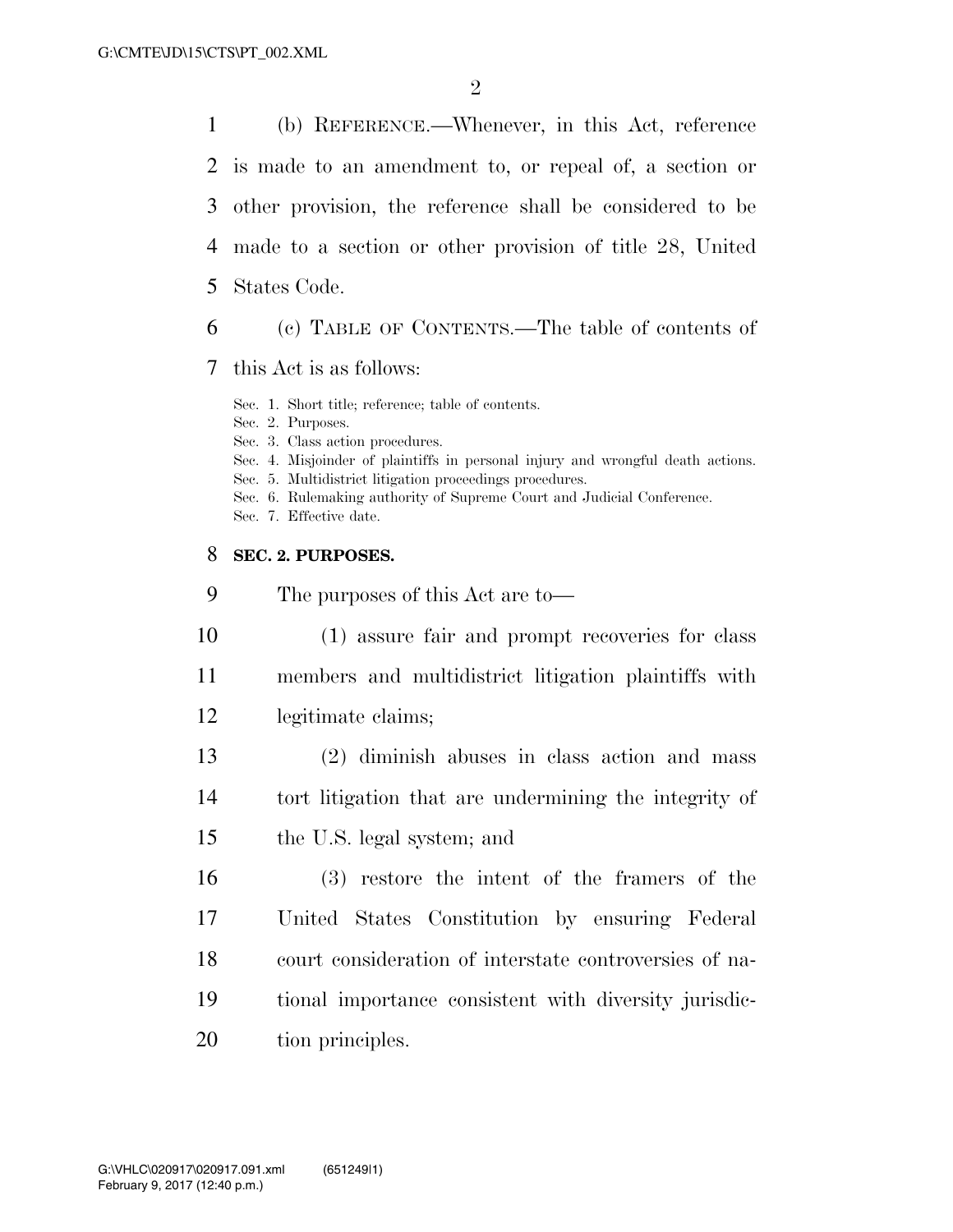#### **SEC. 3. CLASS ACTION PROCEDURES.**

 (a) IN GENERAL.—Chapter 114 is amended by in-serting after section 1715 the following:

#### **''§ 1716. Class action injury allegations**

 ''(a) IN GENERAL.—A Federal court shall not issue an order granting certification of a class action seeking monetary relief for personal injury or economic loss unless the party seeking to maintain such a class action affirma- tively demonstrates that each proposed class member suf- fered the same type and scope of injury as the named class representative or representatives.

 ''(b) CERTIFICATION ORDER.—An order issued under Rule 23(c)(1) of the Federal Rules of Civil Procedure that certifies a class seeking monetary relief for personal injury or economic loss shall include a determination, based on a rigorous analysis of the evidence presented, that the re-quirement in subsection (a) of this section is satisfied.

### **''§ 1717. Conflicts of interest**

 ''(a) REQUIRED DISCLOSURES.—In a class action complaint, class counsel shall state whether any proposed class representative or named plaintiff in the complaint is a relative of, is a present or former employee of, is a present or former client of (other than with respect to the class action), or has any contractual relationship with (other than with respect to the class action) class counsel. In addition, the complaint shall describe the circumstances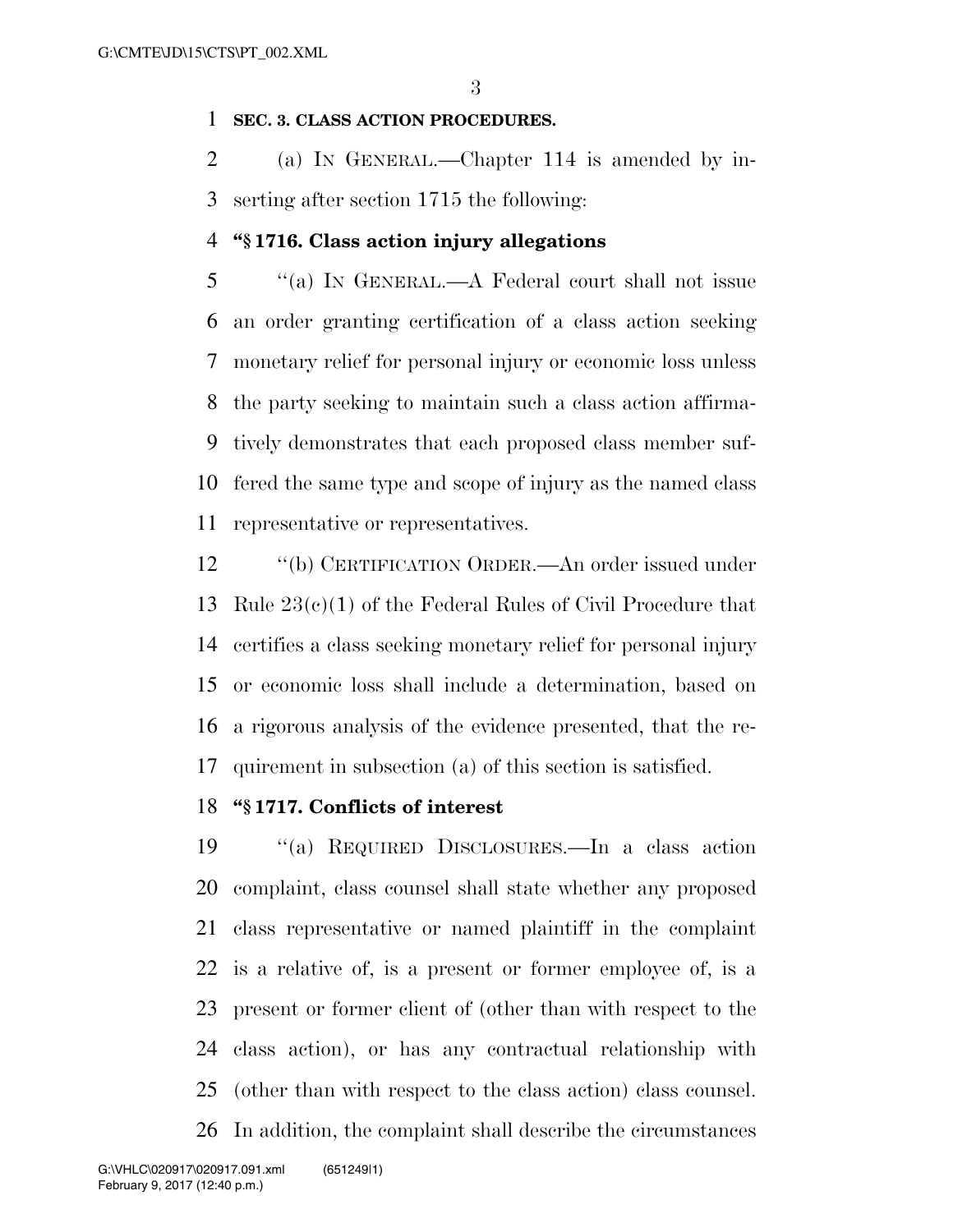under which each class representative or named plaintiff agreed to be included in the complaint and shall identify any other class action in which any proposed class rep-resentative or named plaintiff has a similar role.

 ''(b) PROHIBITION OF CONFLICTS.—A Federal court shall not issue an order granting certification of any class action in which any proposed class representative or named plaintiff is a relative of, is a present or former em- ployee of, is a present or former client of (other than with respect to the class action), or has any contractual rela- tionship with (other than with respect to the class action) class counsel.

 ''(c) DEFINITION.—For purposes of this section, 'rel-14 ative' shall be defined by reference to section  $3110(a)(3)$ of title 5, United States Code.

#### **''§ 1718. Class member benefits**

17 "(a) DISTRIBUTION OF BENEFITS TO CLASS MEM- BERS.—A Federal court shall not issue an order granting certification of a class action seeking monetary relief un- less the class is defined with reference to objective criteria and the party seeking to maintain such a class action af- firmatively demonstrates that there is a reliable and ad- ministratively feasible mechanism (a) for the court to de- termine whether putative class members fall within the class definition and (b) for distributing directly to a sub-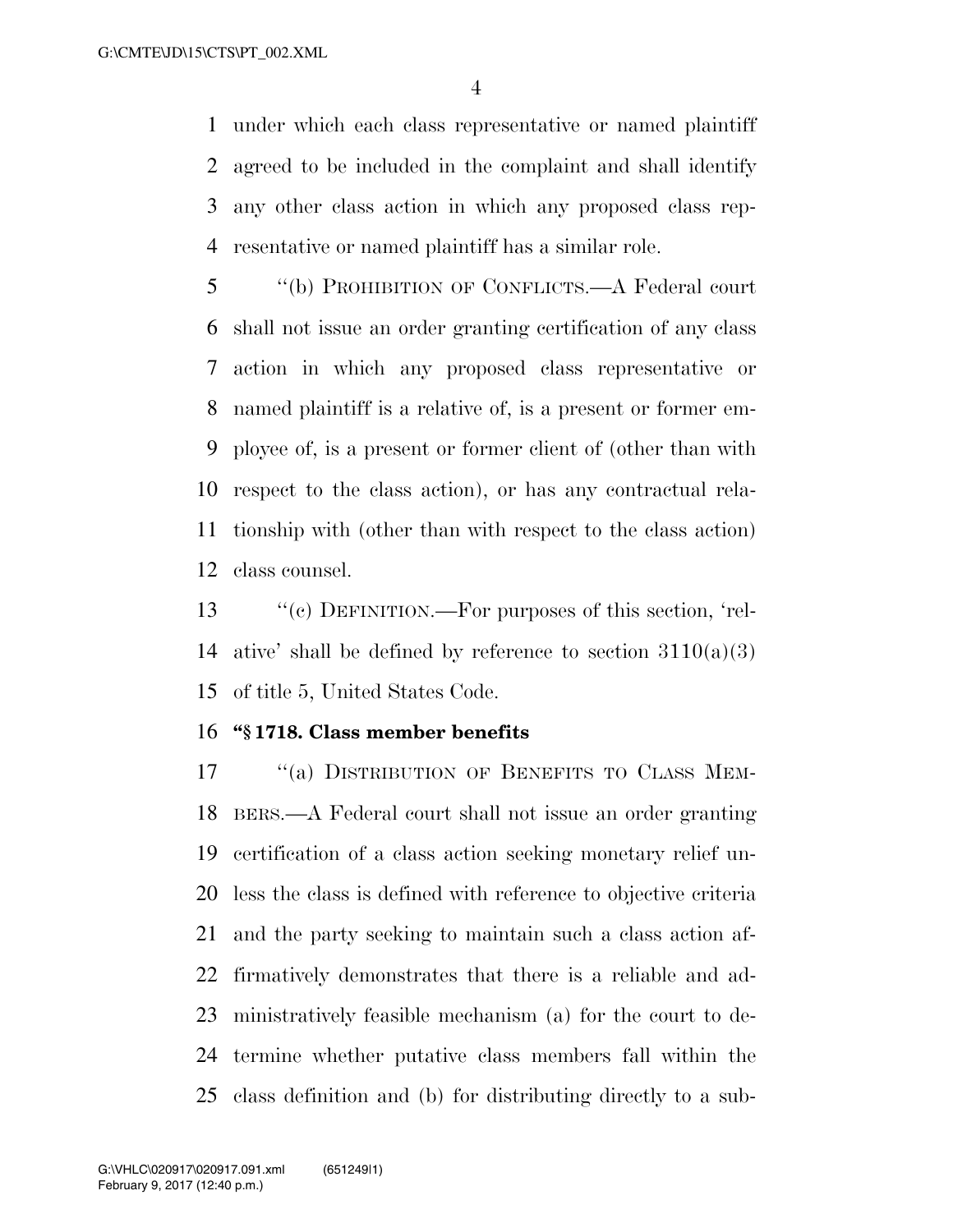stantial majority of class members any monetary relief se-cured for the class.

- ''(b) ATTORNEYS' FEES IN CLASS ACTIONS.—
- 4 "(1) FEE DISTRIBUTION TIMING.—In a class action seeking monetary relief, no attorneys' fees may be determined or paid pursuant to Rule 23(h) of the Federal Rules of Civil Procedure or otherwise until the distribution of any monetary recovery to class members has been completed.

 $(2)$  FEE DETERMINATIONS BASED ON MONE- TARY AWARDS.—Unless otherwise specified by Fed- eral statute, if a judgment or proposed settlement in a class action provides for a monetary recovery, the portion of any attorneys' fee award to class counsel that is attributed to the monetary recovery shall be limited to a reasonable percentage of any payments directly distributed to and received by class mem- bers. In no event shall the attorneys' fee award ex- ceed the total amount of money directly distributed to and received by all class members.

21 "(3) FEE DETERMINATIONS BASED ON EQUI- TABLE RELIEF.—Unless otherwise specified by Fed- eral statute, if a judgment or proposed settlement in a class action provides for equitable relief, the por-tion of any attorneys' fee award to class counsel that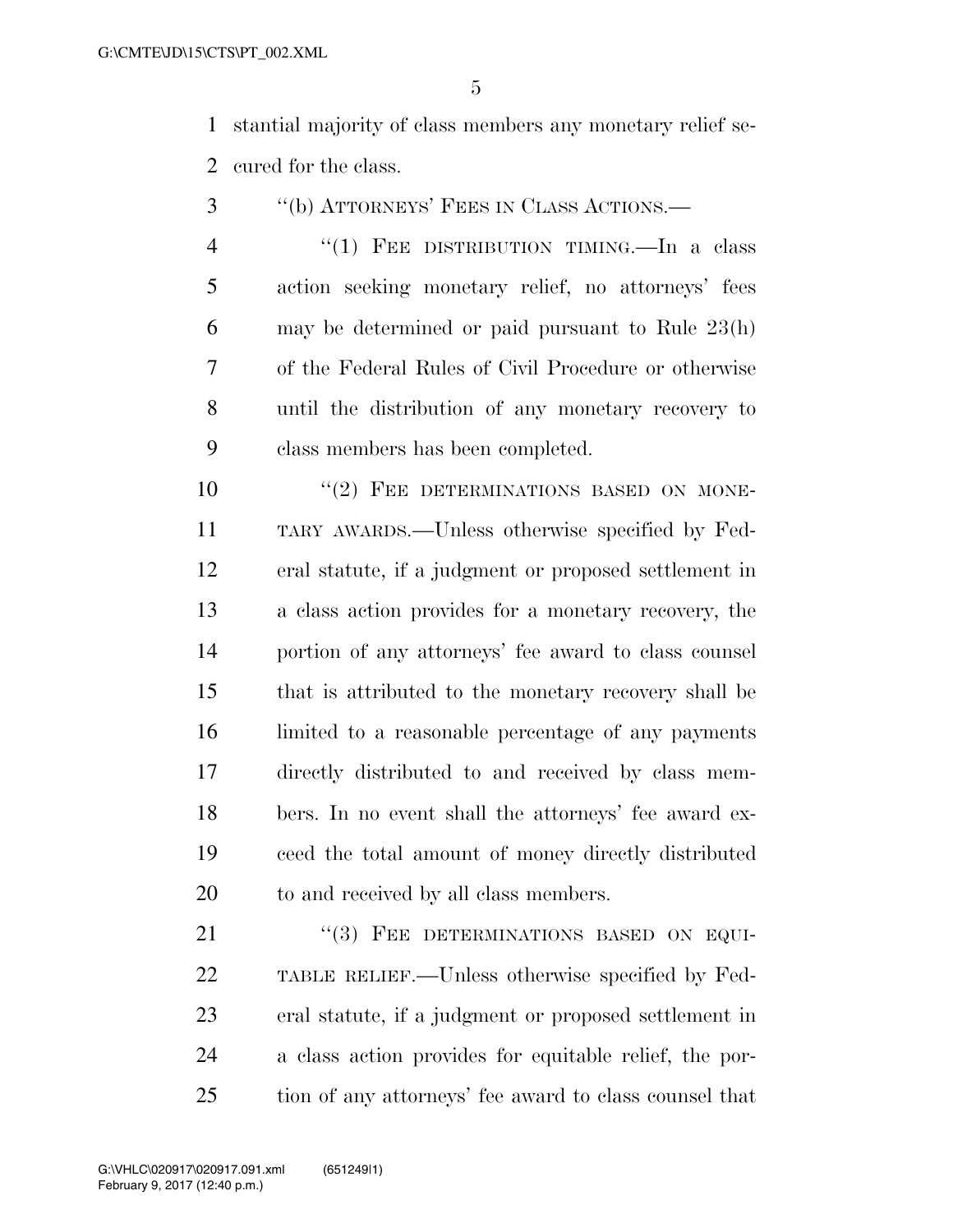is attributed to the equitable relief shall be limited to a reasonable percentage of the value of the equi-table relief, including any injunctive relief.

#### **''§ 1719. Money distribution data**

 ''(a) SETTLEMENT ACCOUNTINGS.—In any settle- ment of a class action that provides for monetary benefits, the court shall order class counsel to submit to the Direc- tor of the Federal Judicial Center and the Director of the Administrative Office of the United States Courts an ac- counting of the disbursement of all funds paid by the de- fendant pursuant to the settlement agreement. The ac- counting shall state the total amount paid directly to all class members, the actual or estimated total number of class members, the number of class members who received payments, the average amount (both mean and median) paid directly to all class members, the largest amount paid to any class member, the smallest amount paid to any class member and, separately, each amount paid to any other person (including class counsel) and the purpose of the payment. In stating the amounts paid to class mem- bers, no individual class member shall be identified. No attorneys' fees may be paid to class counsel pursuant to Rule 23(h) of the Federal Rules of Civil Procedure until the accounting has been submitted.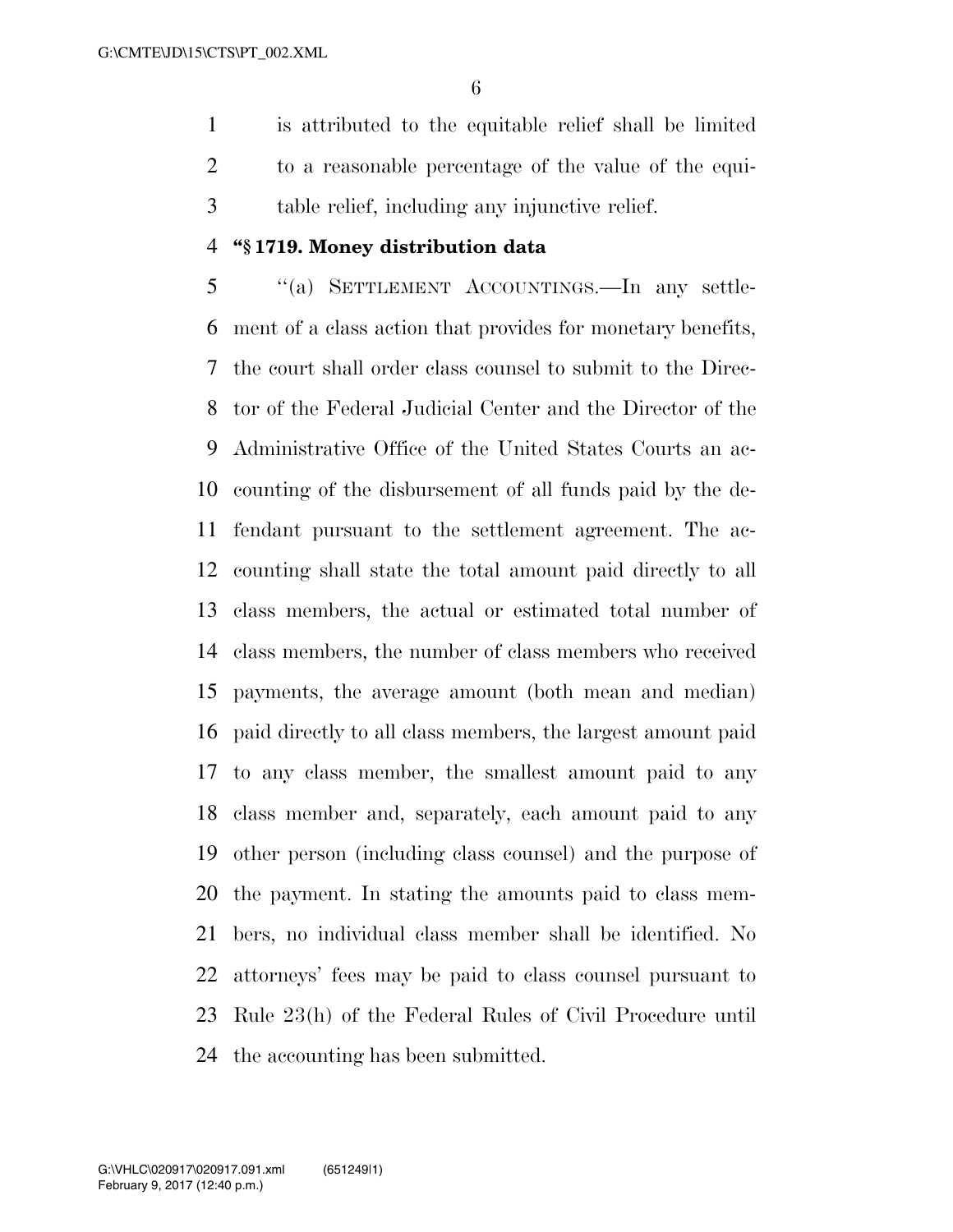''(b) ANNUAL SETTLEMENT DISTRIBUTION RE- PORTS.—Commencing not later than 12 months after the date of enactment of this Act, the Judicial Conference of the United States, with the assistance of the Director of the Federal Judicial Center and the Director of the Ad- ministrative Office of the United States Courts, shall an- nually prepare and transmit to the Committees on the Ju- diciary of the Senate and the House of Representatives for public dissemination a report summarizing how funds paid by defendants in class actions have been distributed, based on the settlement accountings submitted pursuant to subsection (a).

#### **''§ 1720. Issues classes**

 ''(a) IN GENERAL.—A Federal court shall not issue an order granting certification of a class action with re-16 spect to particular issues pursuant to Rule  $23(c)(4)$  of the Federal Rules of Civil Procedure unless the entirety of the cause of action from which the particular issues arise sat- isfies all the class certification prerequisites of Rule 23(a) and Rule 23(b)(1), Rule 23(b)(2), or Rule 23(b)(3).

 ''(b) CERTIFICATION ORDER.—An order issued under 22 Rule  $23(c)(4)$  of the Federal Rules of Civil Procedure that certifies a class with respect to particular issues shall in-clude a determination, based on a rigorous analysis of the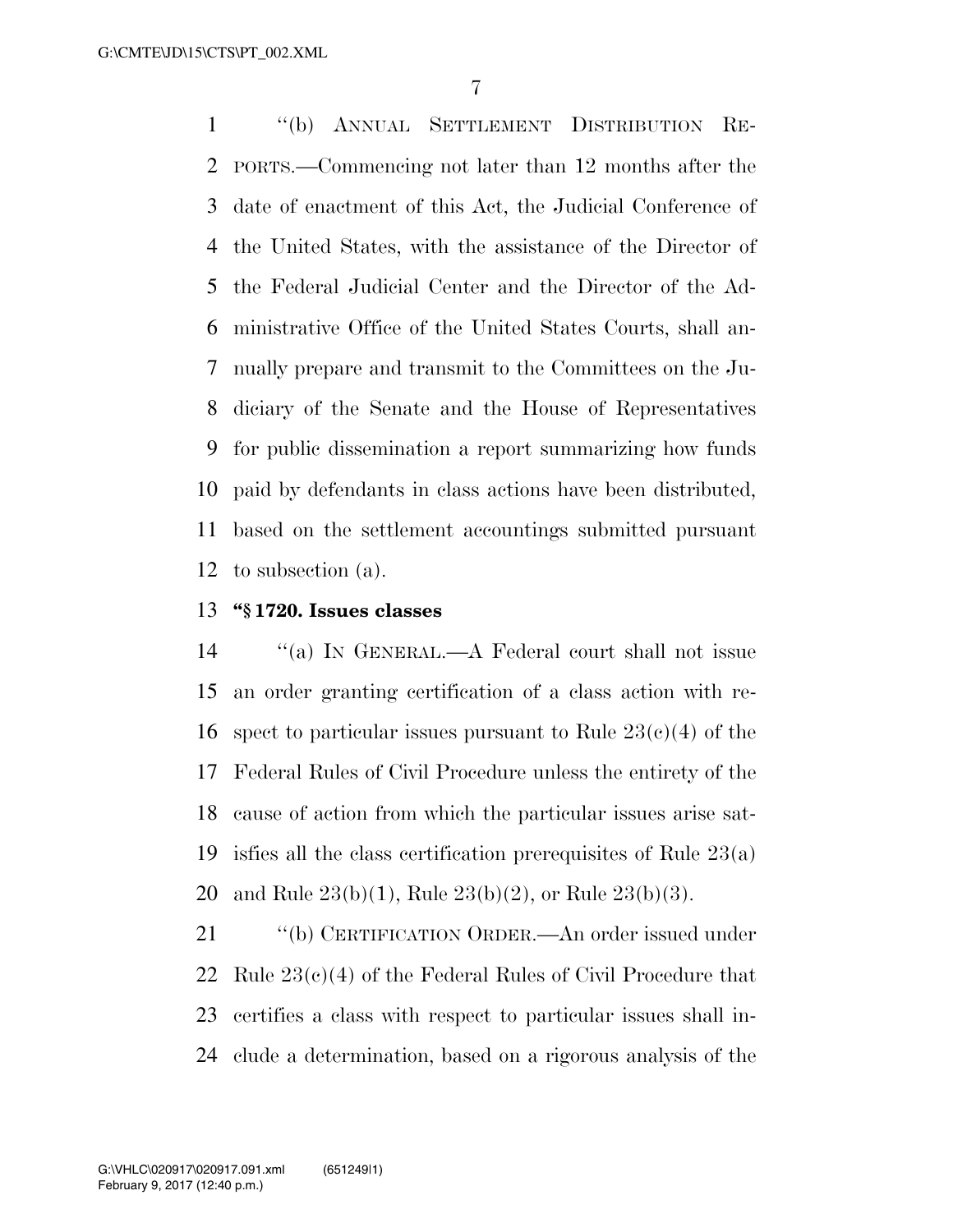evidence presented, that the requirement in subsection (a) of this section is satisfied.

# **''§ 1721. Stay of discovery**

 ''In any class action, all discovery and other pro- ceedings shall be stayed during the pendency of any mo- tion to transfer, motion to dismiss, motion to strike class allegations, or other motion to dispose of the class allega- tions, unless the court finds upon the motion of any party that particularized discovery is necessary to preserve evi-dence or to prevent undue prejudice to that party.

# **''§ 1722. Third-party litigation funding disclosure**

 ''In any class action, class counsel shall promptly dis- close in writing to the court and all other parties the iden- tity of any person or entity, other than a class member or class counsel of record, who has a contingent right to receive compensation from any settlement, judgment, or other relief obtained in the action.

#### **''§ 1723. Appeals**

 ''A court of appeals shall permit an appeal from an order granting or denying class-action certification under Rule 23 of the Federal Rules of Civil Procedure.''.

# **SEC. 4. MISJOINDER OF PLAINTIFFS IN PERSONAL INJURY**

#### **AND WRONGFUL DEATH ACTIONS.**

Section 1447 is amended—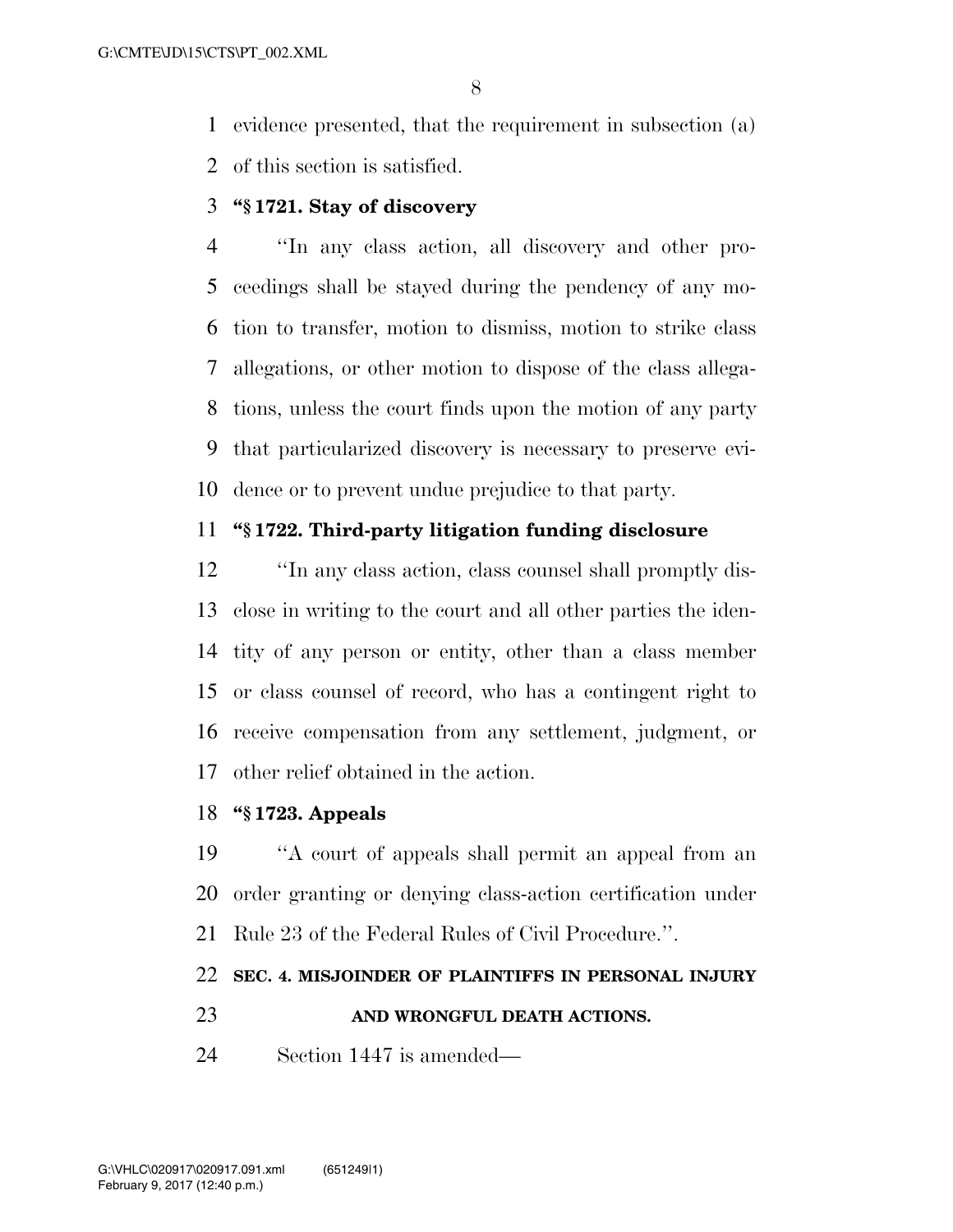| $\mathbf{1}$   | $(1)$ by redesignating subsection $(d)$ as sub-         |  |  |  |
|----------------|---------------------------------------------------------|--|--|--|
| $\overline{2}$ | section $(e)$ ;                                         |  |  |  |
| 3              | $(2)$ by redesignating subsection $(e)$ as sub-         |  |  |  |
| $\overline{4}$ | section $(f)$ ; and                                     |  |  |  |
| 5              | $(3)$ by inserting after subsection $(e)$ the fol-      |  |  |  |
| 6              | lowing:                                                 |  |  |  |
| 7              | "(d) MISJOINDER OF PLAINTIFFS IN PERSONAL IN-           |  |  |  |
| 8              | JURY AND WRONGFUL DEATH ACTIONS.                        |  |  |  |
| 9              | " $(1)$ This subsection shall apply to any civil ac-    |  |  |  |
| 10             | tion in which—                                          |  |  |  |
| 11             | "(A) two or more plaintiffs assert personal             |  |  |  |
| 12             | injury or wrongful death claims;                        |  |  |  |
| 13             | "(B) the action is removed on the basis of              |  |  |  |
| 14             | the jurisdiction conferred by section $1332(a)$ ;       |  |  |  |
| 15             | and                                                     |  |  |  |
| 16             | $\lq\lq$ (C) a motion to remand is made on the          |  |  |  |
| 17             | ground that one or more defendants are citizens         |  |  |  |
| 18             | of the same State as one or more plaintiffs.            |  |  |  |
| 19             | $f'(2)$ In deciding the remand motion in any such       |  |  |  |
| 20             | case, the court shall apply the jurisdictional require- |  |  |  |
| 21             | ments of section $1332(a)$ to the claims of each plain- |  |  |  |
| 22             | tiff individually, as though that plaintiff were the    |  |  |  |
| 23             | sole plaintiff in the action.                           |  |  |  |
| 24             | $(3)$ The court shall sever the claims that do          |  |  |  |
| 25             | not satisfy the jurisdictional requirements of section  |  |  |  |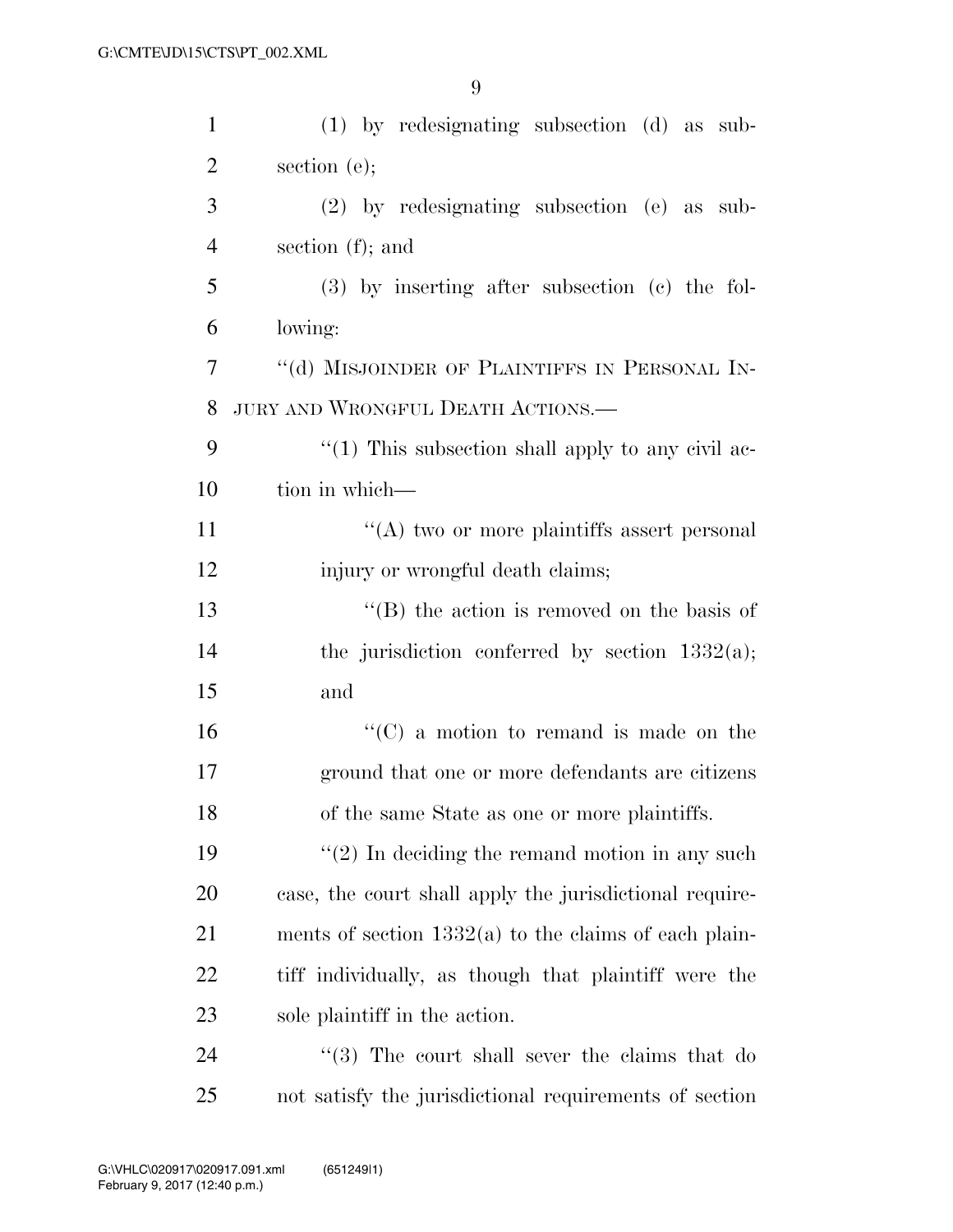1332(a) and shall remand those claims to the State court from which the action was removed. The court shall retain jurisdiction over the claims that satisfy the jurisdictional requirements of section 1332(a).''. **SEC. 5. MULTIDISTRICT LITIGATION PROCEEDINGS PROCE-DURES.** 

 (a) IN GENERAL.—Chapter 87 is amended by adding to section 1407 the following:

 ''(i) ALLEGATIONS VERIFICATION.—In any coordi- nated or consolidated pretrial proceedings conducted pur- suant to subsection (b), counsel for a plaintiff asserting a claim seeking redress for personal injury whose civil ac- tion is assigned to or directly filed in the proceedings shall make a submission sufficient to demonstrate that there is evidentiary support (including but not limited to medical records) for the factual contentions in plaintiff's complaint regarding the alleged injury, the exposure to the risk that allegedly caused the injury, and the alleged cause of the injury. The submission must be made within the first 45 days after the civil action is transferred to or directly filed in the proceedings. That deadline shall not be extended. Within 30 days after the submission deadline, the judge or judges to whom the action is assigned shall enter an order determining whether the submission is sufficient and shall dismiss the action without prejudice if the submis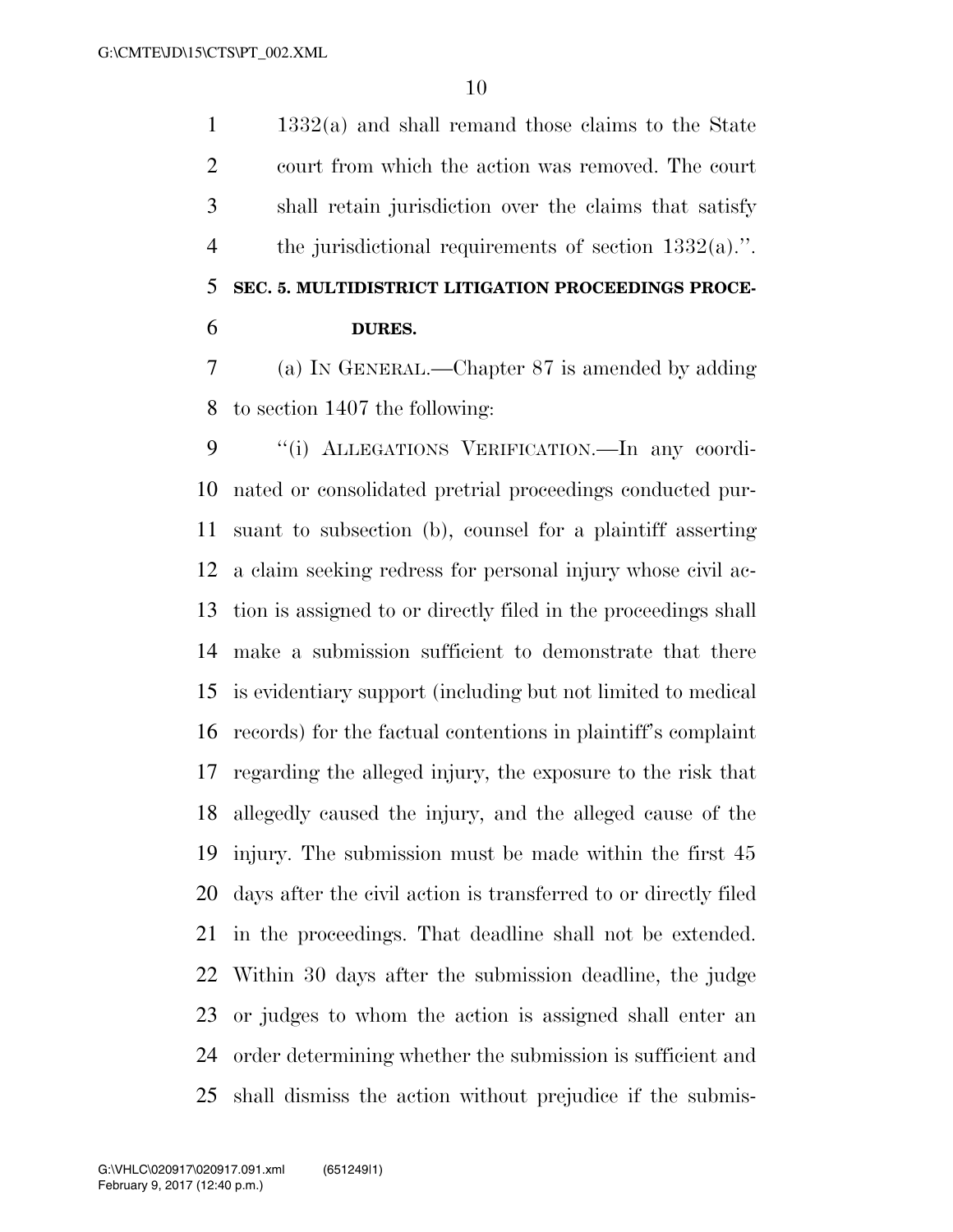sion is found to be insufficient. If a plaintiff in an action dismissed without prejudice fails to tender a sufficient submission within the following 30 days, the action shall be dismissed with prejudice.

 ''(j) TRIAL PROHIBITION.—In any coordinated or consolidated pretrial proceedings conducted pursuant to subsection (b), the judge or judges to whom actions are assigned by the Judicial Panel on Multidistrict Litigation may not conduct any trial in any civil action transferred to or directly filed in the proceedings unless all parties to the civil action consent to trial of the specific case sought to be tried.

13 "(k) REVIEW OF ORDERS.—

14 ''(1) IN GENERAL.—The Court of Appeals hav- ing jurisdiction over the transferee district shall per- mit an appeal to be taken from any order issued in the conduct of coordinated or consolidated pretrial proceedings conducted pursuant to subsection (b), provided that an immediate appeal from the order may materially advance the ultimate termination of one or more civil actions in the proceedings.

22 "(2) REMAND ORDERS.—Notwithstanding sec- tion 1447(e), a court of appeals may accept an ap- peal from an order issued in any coordinated or con-solidated proceedings conducted pursuant to sub